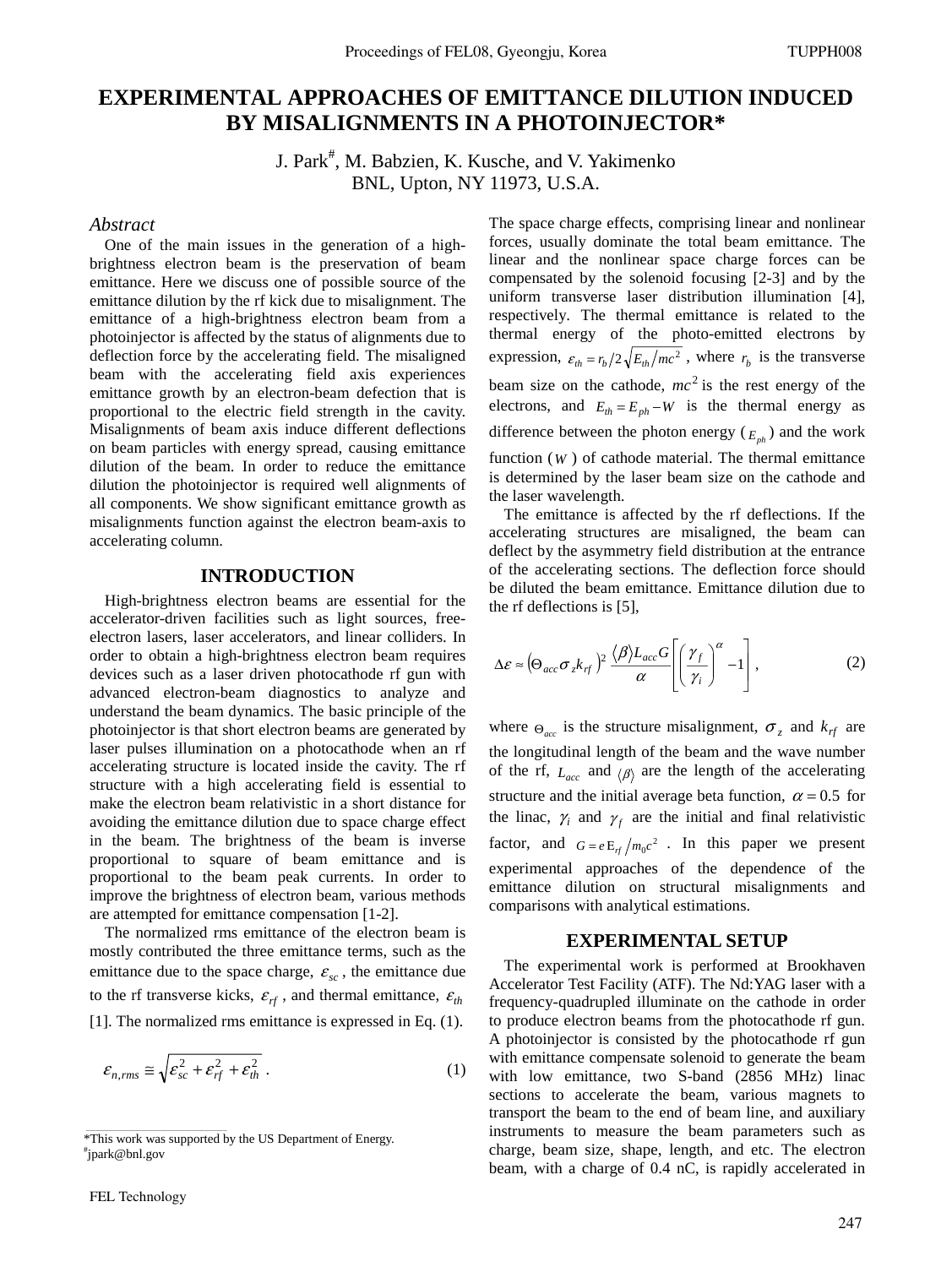

Figure 1. Schematic layout of the ATF for the experiments (not to scale).

the one and half cells of the rf cavity by a 110 MV/m peak electrical field to get an beam energy of 5.1 MeV. The beam from the gun is focused by a solenoid and injected into the two linac sections. A schematic diagram of the ATF photoinjector is shown Fig. 1.

The gun cavity is attached upstream the solenoid with four keys and attaching plates that is aligned mechanically. The cavity is well aligned with solenoid field because field axis of the solenoid is well aligned with the solenoid mechanical axis.

## *Laser Centering on the Cathode and the Solenoid Scan*

If the laser is misaligned along to the electro-magnetic field in the gun cavity, the emittance is diluted due to the beam deflections interaction with the misaligned field. The misalignment of the laser position is significantly affected to emittance dilution. In order to laser position alignment on the cathode, we tried two methods. In the first method, the laser position on the cathode can adjust to align using a laser position mover of horizontal and vertical direction with step motor. In order to align the laser position, a good shape of the beam is searched by a laser mask before the cathode, the laser position mover, the solenoid, and a pop-up screen downstream solenoid. If the laser is well aligned with the field in the cavity, we can see an image of clear and same intensity laser mask on the pop-up screen at specific solenoid current. If the laser is misaligned, we can see a distorted image due to receiving deflection force in the cavity. This method can quickly align the laser position, but this is not enough to accurate alignment. One of contemporary method is solenoid scan of the beam center on the downstream solenoid. The laser alignment is a basic requirement for the linac alignment. The photocathode gun cavity has a single rf power coupler with tilted angle of 45 degrees on normal plane of the beam axis. The misalignment between the laser position on the cathode and fields axis in the cavity may affect the emittance growth and the orbit distortions by the coupler and the field as non-symmetric affection to the beam in the cavity.

The laser and the solenoid are well aligned along to electric field in the gun cavity. But the linac sections are not aligned with gun cavity because the trim coil should be used in order to transport the beam properly from upstream to downstream the linac sections. If the gun and the linac are well aligned, trim coils of the between the gun and the linac are not needed to transport the beam. At constant solenoid current and gun cavity power, we measured the beam position at just after linac sections on beam profile monitor without trim coil along to the rf power and the phase of the linac section. Both positions of vertical and horizontal are changed that comes from effect of misalignment between the gun and the linac section. If that is well aligned, at different power and phase the position should be pointed as the same before. In order to investigate a quantity of misalignments, after applied the trim coil current the positions are also measured at the same condition. Without position changing trim coils current are 0.77 A and -0.66 A in horizontal and vertical, respectively. The position of the beam profile downstream trim coils is changed along to trim currents. The changing rate of trim coil is measured 0.47 mm/A for each direction on the first pop-up screen. From these measurements we can convert the misalignment quantity at the entrance of the linac section of 0.80 mm in horizontal and -0.69 mm in vertical at the entrance of the accelerating section. The structure misalignment angles are 0.95 mrad in horizontal and 0.82 mrad in vertical.

In order for vertical alignment, the mover can adjust the structural misaligned angle between the gun and the linac. The mover is installed to adjust the angle by a hydraulic piston with a bolt from out of the gun hutch to bottom of the solenoid edge. If the piston is pushed with the bolt, the solenoid edge is pushed and simultaneously changed the gun with small angle counterclockwise. If the piston is pulled with the bolt at out of the gun hutch, the gun is rotated the contrary.

The vertical adjusting to align is necessary changing the adjusting screw. After the adjustments, the measurement is performed by the solenoid scan that can use for the measurement the misalignment quantity between the gun and the linac.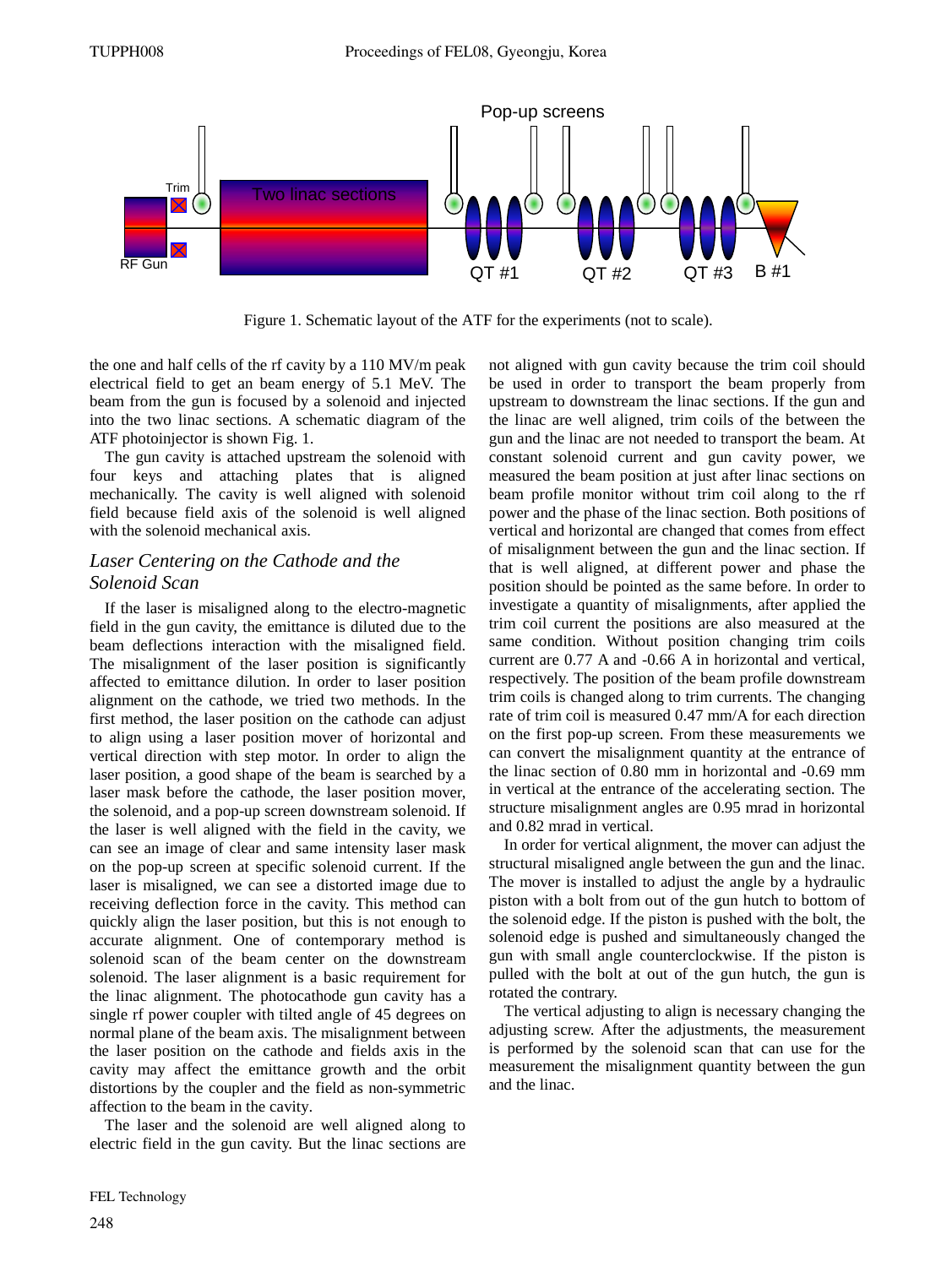### *Emittance Measurements*

The transverse emittance is measured at a first pop-up screen downstream two linac sections by a quadrupole scanning with multi-screen as shown in Fig. 1. The beam transport line for the emittance measurements by multiscreen method is consisted the photocathode rf gun, two accelerating sections, quadrupole magnets, beam profile monitors, several trim coils, and a spectrometer. The monitor comprises a phosphorescent to image of the beam intensity profile, measures with a charge coupled device (CCD) camera, and records data with a frame grabber. Each screen is scanned to obtain the distribution of beam and is fitted to obtain beam size by frame grabber. The beam matrix is reconstructed using transfer matrix elements from the beam transport line and the beam size from the measurements. The emittance is calculated the square root of the determinant of the beam matrix. The emittance ellipse parameters are also calculated from the beam matrix and the calculated emittance [6]. The beam energy is measured of 60 MeV using by a spectrometer magnet downstream the two linac sections as shown in Fig. 1. In order to measure the emittance, the quadrupole currents and the beam sizes on the screen are measured as shown Table 1 and Fig. 2, respectively.

Table1. The quadrupole current are measured for the emittance calculation.

| Quad Name        | Current $(A)$ |
|------------------|---------------|
| HQ1              | -8            |
| HQ <sub>2</sub>  | $-7.3$        |
| HQ3              | $-5.6$        |
| HQ4              | $-10.4$       |
| HQ5              | 11.6          |
| HQ <sub>6</sub>  | $-17.6$       |
| HQ7              | $-13.5$       |
| H <sub>Q</sub> 8 | $-8.42$       |
| HO <sub>9</sub>  | 16.5          |



Figure2. The beam shapes for the beam size measurement are measured by the screen that is for the emittance calculation.

### **EXPERIMENTAL RESULTS**

### *Solenoid Scan for the Alignments*

In order to laser centering, we have two checking methods. The first method is measured by the beam shape insert mask for laser alignment on the screen just after the solenoid. The second method is the solenoid scan that measures the beam center position via solenoid current on the same screen as before. The second method is more accurate than the first. If the laser is well aligned, the beam position on the screen should not change along to change of the solenoid current. The electron beam is rotated and focused by the symmetric axial field of the solenoid. If the beam is tilted with the solenoid field, the beam is affected by the field such as the beam is pointed other position on the screen via other solenoid fields.



Figure3. The solenoid scan for gun alignment: (a) before (green line),  $1<sup>st</sup>$  (purple line), and  $2<sup>nd</sup>$  (red) gun moving in vertical direction for alignment, (b) the measured solenoid scan along to vertical mover position after horizontal alignment.

The alignments are tried by moving the angle of the gun from the linac in the horizontal and the vertical direction with adjustment bolts for fine adjusting. The solenoid scans are measured after and before gun moving as shown Fig. 3. When the gun is misaligned with the linac, the solenoid scans are such as green and purple line in Fig. 3(a). The green line in the Fig. 3(a) is before the gun moving for the alignment. The red line in the Fig. 3(a) is